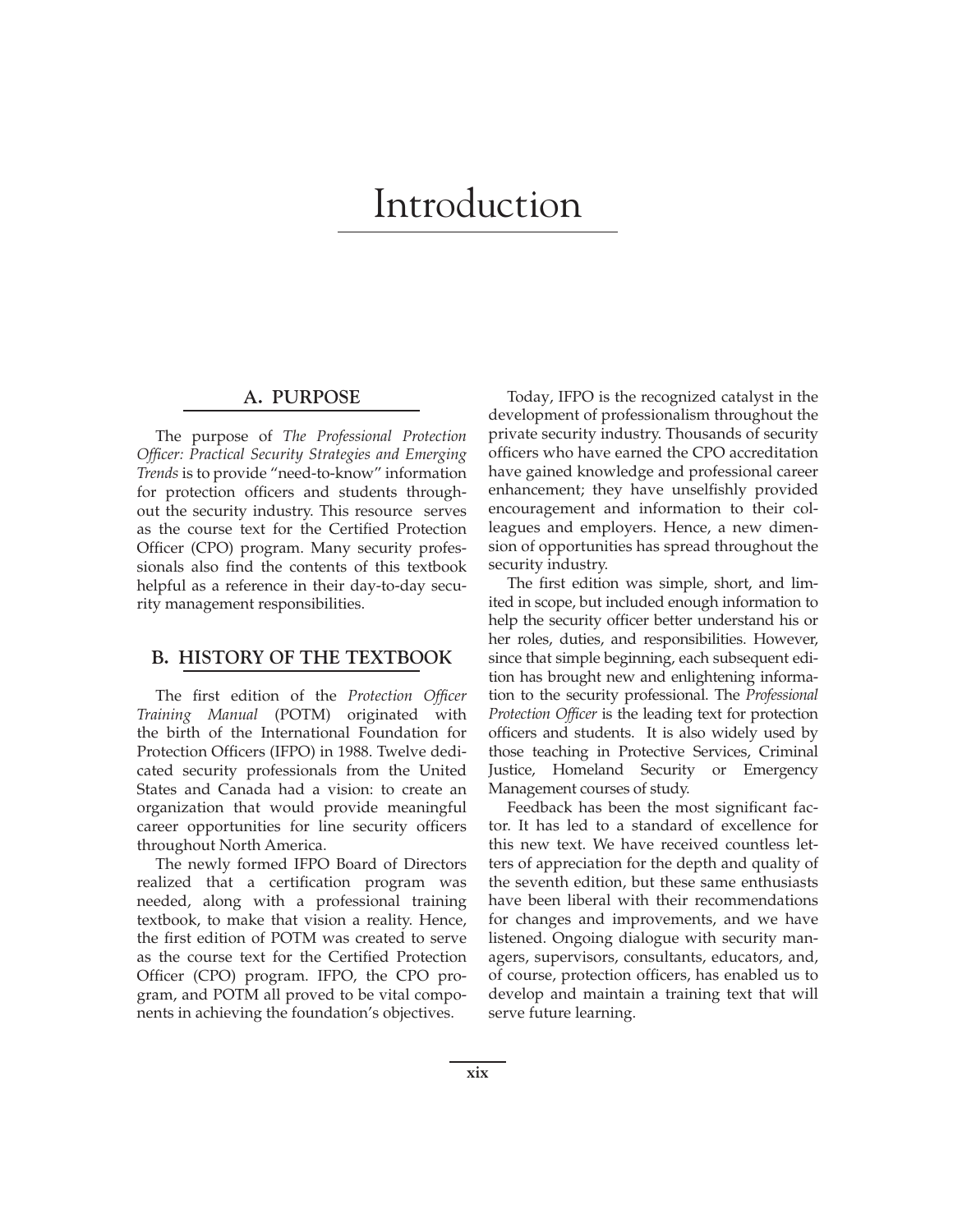# **C. THE EIGHTH EDITION DEDICATIONS**

# **Norman Bottom**

I first met Dr. Norman R. Bottom when I was a graduate student at Indiana University of Pennsylvania. He taught a course on executive protection on Saturday mornings that was held on the campus of Allegheny County Community College in Monroeville, Pennsylvania. Two other classes were held there on Saturdays so that people pursuing a Master's degree could take nine credits by going to class one day a week.

 The class was a unique arrangement; in those days we didn't have online learning. Creative scheduling like Dr. Bottom had engineered was not the norm. The class offerings and schedule concept were a fantastic way of meeting the needs of the learner, the security industry, and the university.

It was way out in front.

 The *Journal of Security Administration* was started by Norman Bottom. It was the first scholarly refereed academic journal in the security field. The journal was a major contribution to the fledgling discipline of asset protection. Norman edited it for many years, assisted by his wife, Mari, who took care of book, seminar, and video reviews. Dr. Bottom was also instrumental in founding the Academy of Security Educators and Trainers (ASET). This association included many leading trainers, practitioners, and academicians in the security industry. Some of the networking initiated through the academy is manifested in the pages of this text. Some of us met each other through ASET.

In 1982, I applied to become a Certified Protection Professional (CPP). As Dr. Bottom was a CPP, he endorsed my application.

 In 1983, Norman and Professor John Kostanoski wrote a book entitled *Security and*  Loss Prevention. This was an excellent text that presented the WAECUP model of loss control. This model stated that loss was attributable to

more than crime. Loss to an organization came from waste, accident, error, crime, and unethical/unprofessional practices. This was a new and important concept. Security was not just about the bad things that people do; it was much more than that. The WAECUP model is part of this text. It is part of what I teach. It is part of what we do as protectors.

 In 1988, the International Foundation for Protection Officers was formed. Leading advocates of professional development helped with this organization under the direction of Ron Minion. Norman Bottom was on the Board of Directors, at one point serving as Chairman.

 He was way out in front. He was always way out in front.

Now it's up to us.

 Christopher A. Hertig, CPP, CPOI Assistant Professor York College of Pennsylvania October 15, 2009

# **Fallen Officers**

 This edition of the textbook is dedicated to the brave officers who lost their lives on  $9/11$ . as well as all of the other officers who have died in the line of duty. We remember and honor your sacrifice, and we salute your dedication. Our hearts and sympathies go out to your families, friends, and coworkers.

# **Ron Minion, CPP and IFPO Founder**

Ron Minion (1938-2008) lost his battle with Lou Gehrig's Disease in 2008. He was the man behind this book, one of the founders of the IFPO, a dedicated champion of the security industry, and a tireless advocate for protection officers. His determination, and vision of professionalism through training for the industry, has resulted in a brighter future for scores of security professionals, and will continue to do so in the future.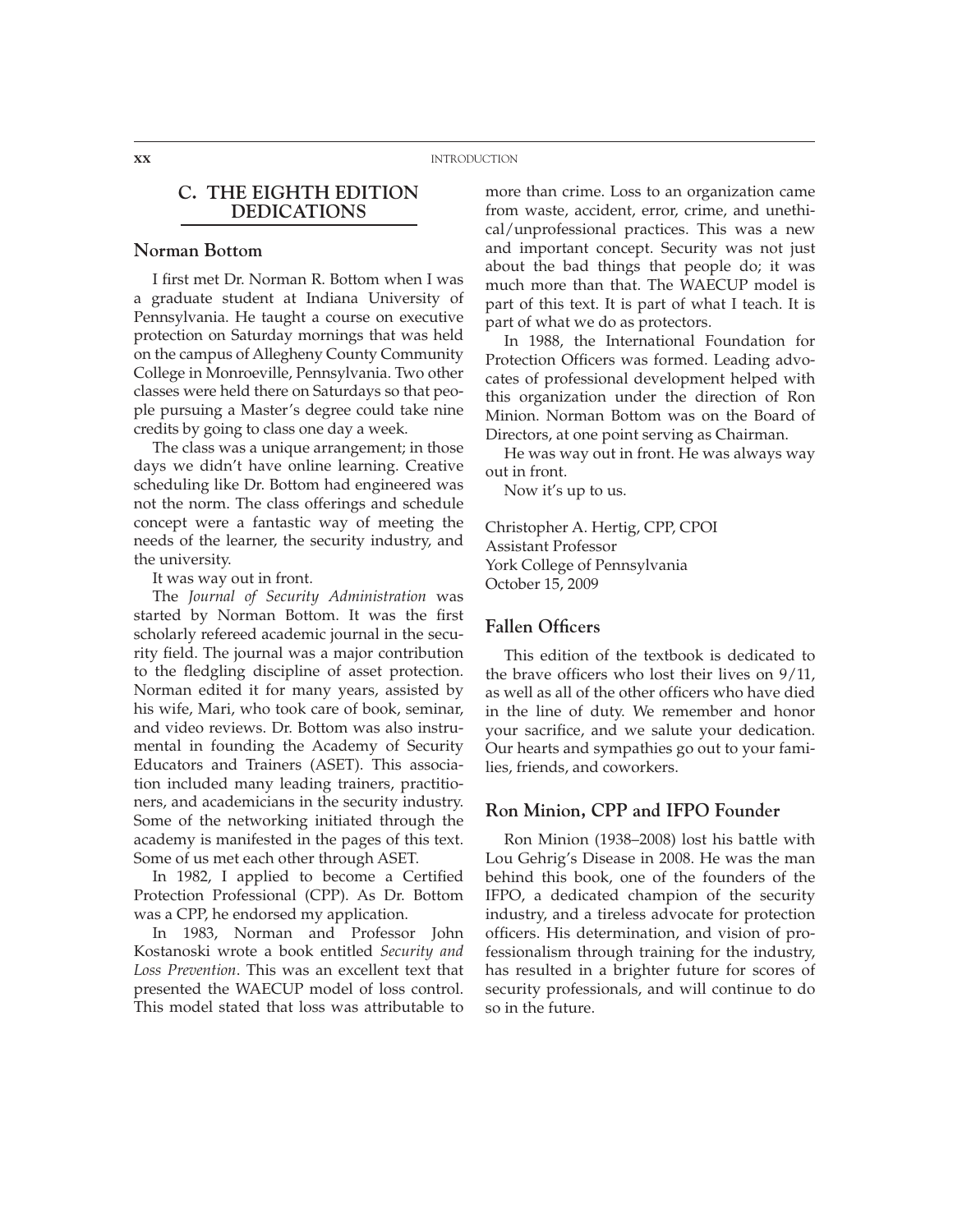#### INTRODUCTION **xxi**

Ron was the first examined Certified Protection Professional in Canada. He was a founding member of the Calgary Chapter of the ASIS International, where he was a chapter chair and regional vice president. As regional vice president, he earned the president's " award of merit" for establishing ASIS chapters throughout Canada. In 2006, *Security Magazine* named Ron one of the 25 Most Influential Executives.

 Ron 's legacy includes the thousands of line security officers he employed and mentored over the years. He knew the industry from the ground floor up, and never lost his vision of providing affordable training for security officers to help them turn their mere jobs into viable careers with brighter futures.

Ron, our friend, mentor, industry advocate, and trusted colleague, will be greatly missed.

# **Lee Minion, CPO**

 Lee Minion, son of Sandi Davies and Ron Minion, served his country in Iraq and is now embarking on a career in law enforcement. He is indeed a chip off the old block. At the Foundation, we are so very proud of him.

### **IFPO Team**

 The International Foundation for Protection Officers is supported by a team of security professionals throughout the world who, year after year, work diligently on behalf of the Foundation and what it stands for. Because of these men and women who are committed to excellence and remain steadfast in their obligation to high standards of service, IFPO continues to be successful. We thank you.

## **Louise Gringas**

 A victim of a tragic accident, our coworker, team member, and friend, Louise Gingras, brought sunshine to the IFPO Corporate Headquarters for seven years. She was taken from us far too soon, in June 2009. Louise started her tenure with the IFPO as a part-time employee in 2002, and quickly worked her way into a very valuable full-time Program Coordinator position.

 Her friendly, caring nature assisted literally thousands of candidates through their desired certifications. She took pride and joy in attending to the IFPO students' and clients' needs. Her strengths were many, and her radiant smile and personality will be forever missed within our offices. She leaves behind her precious daughter, Haylee.

# **D. EIGHTH EDITION CONTENTS**

 The eighth edition has **12 units and 45 chapters** . The contributors to the eighth edition are among the best writers, academics, and practitioners in the security community. This talented group of professionals has generously provided readers of this superior textbook with unique opportunities to acquire current asset protection and life safety information. These writers are outstanding individuals who deserve recognition and appreciation for their service to the security community.

 The contents of this textbook are sometimes quite basic. However, every security supervisor and manager should fully understand all of the information contained herein to provide better leadership and interpretation of officer responsibilities.

 The material contained in each unit is arranged to provide the reader with a smooth flow of related security information.

 At the conclusion of each chapter, there are 10 multiple choice and true/false questions. It is important to be able to answer each question correctly before proceeding to the next chapter.

# **E. GLOBAL CHALLENGES, NEW ROLES, AND RESPONSIBILITIES**

 In the late sixth century, when the Greek philosopher Heraclitus first commented that the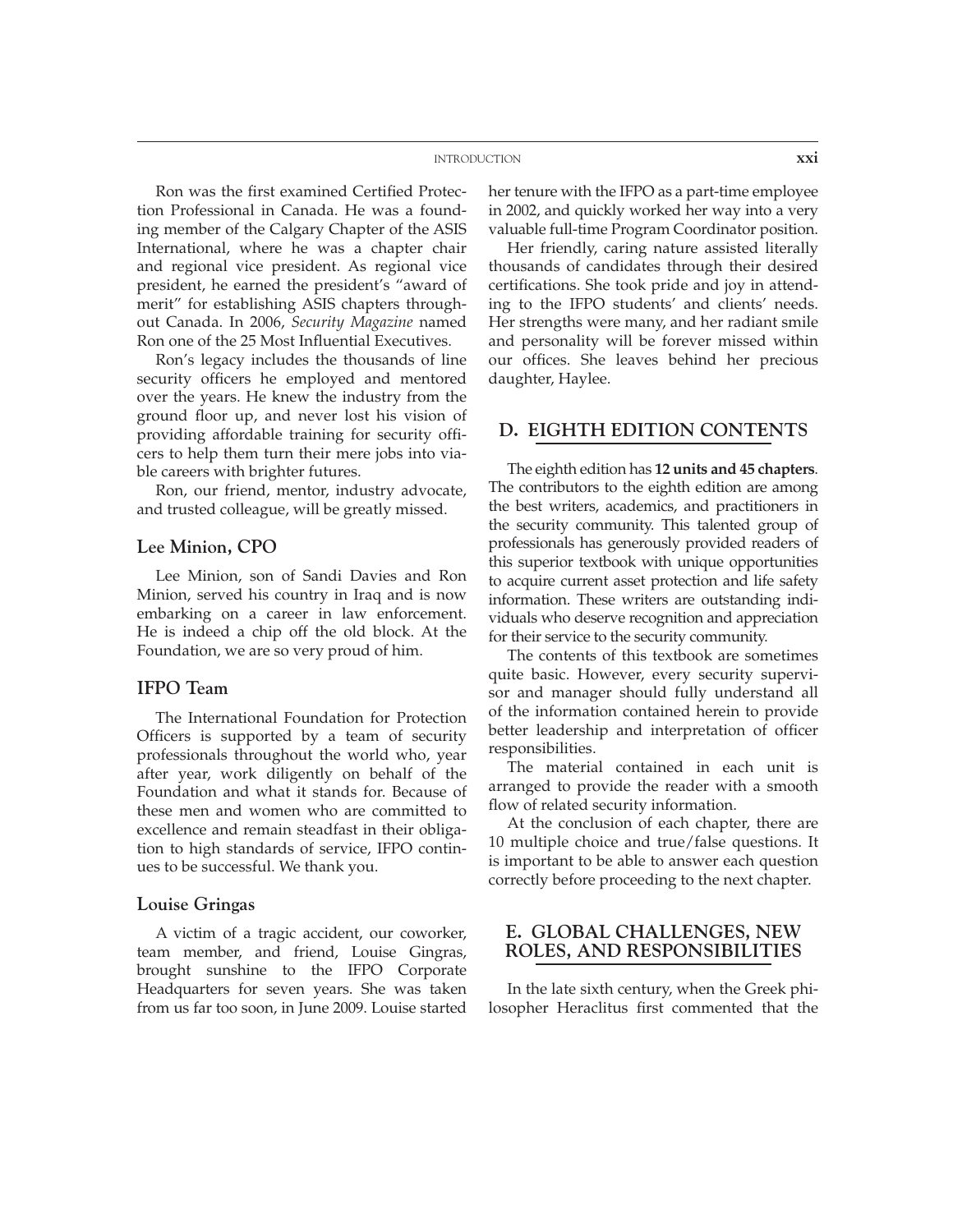universe is in constant flux, and the only constant is change; little could he have imagined the pace of that change in the 21st century.

 Advances in medicine, science, and technology are happening at a dizzying pace, and news travels the globe in the blink of an eye. Information of all sorts is available with just a few keystrokes, and people can stay in constant touch via electronic media. Journeys that once took weeks, months, or even years now take mere hours. It is a small world these days, and economic problems and social unrest in one nation can be felt in many others.

Where once the term "security" might have referred to the lone night watchman whose greatest adversary was a burglar hoping to pick a lock, those days are long gone. The night watchman's role was viewed as merely a job that did not garner much respect in the community.

Today's private security professionals are finding their roles greatly expanded in numerous arenas worldwide, due, in part, to a much greater global threat and a reduction in public law enforcement protection. The current economic situation has caused an increase in some types of crimes. At the same time, those economic realties have also forced local municipalities to reduce public law enforcement efforts through layoffs or hiring freezes, even though the need for more protection is growing.

 The threat of terrorism was spotlighted for the United States and the world on 9/11, and it is still an ever-present threat worldwide. It has and will continue to impact the industry, particularly in the areas of research and risk management methodologies.

 In recent years, cyberterrorism, which threatens infrastructure and services by attacking computer networks via the Internet, has become a very serious threat. It can and has resulted in the loss of billions of dollars of proprietary information, and compromised data at a broad range of institutions, from government agencies to banks, credit card companies, and business firms. Company executives are acutely

aware of the danger of data loss, and numerous laws govern what must be done if data is compromised. Cyberterrorism not only puts data at risk, it can put essential services and infrastructure at risk. Guarding against this type of threat requires continuing education about the ever-evolving risks, deterrents, prevention, and laws. Unlike the night watchman, who only worried about physical security with its fences, gates, and access points, today's protection officer must also guard against an enemy that moves at the speed of light. The protection officer must not only protect the physical premises and equipment, but must also guard against an enemy that moves silently to disrupt services, incapacitate infrastructure, and steal data.

 The National Fire Protection Association's (NFPA) "Guide for Premises Security" and " Standard for the Installation of Electronic Premises Security Systems" have both caused changes that may not make news headlines, but will certainly impact the industry. The former will not affect the general public, but fire protection, security consultants, facility managers, and insurance companies will be forced to deal with it. ASIS has already begun setting standards that have impacted the industry. The latter more or less cements the impact of the former.

 While the quest for mutual respect and seamless cooperation between public and private security has improved over the years, it must remain an ongoing goal for both the private and public sectors. Mutual respect and cooperation between public law enforcement and private security is essential to ensuring that security needs are met effectively.

Increasingly, security functions have been contracted out to private security firms to fill the gap between what government can do and what is needed. Private security firms are even stepping in to fill the roles that military personnel once filled on military installations and even war zones. A new type of protection officer is increasingly stepping forward to fill the need, ready to deal with new situations and challenges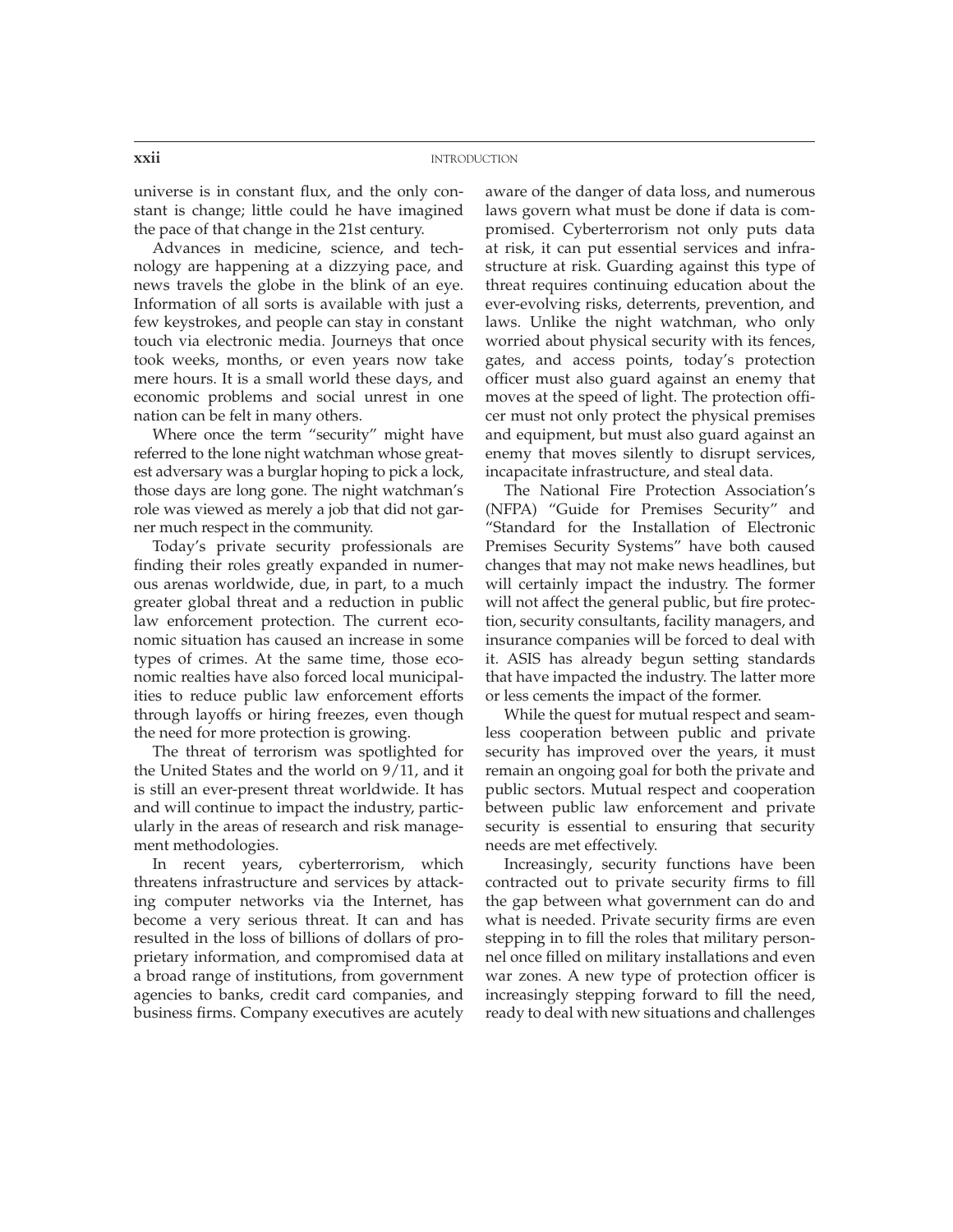#### INTRODUCTION **xxiii**

as they come along, thanks to ongoing education and training.

 Currently, corporations that once relied on that night watchman to patrol a fence as sufficient protection are increasingly instituting their own in-house security departments. An integral part of this overall protection process is the professional security manager and supervisor, complemented with a security staff capable of attending to ongoing protection needs. Generally, corporations require their security managers and supervisors to be well educated, trained, and experienced. Private security firms are also demanding educated, trained professionals.

 The night watchman might have been able to do his job with limited education, but in today's ever-changing, challenging security climate, professionals must be educated and well trained to fulfill their new, evolving, and demanding roles. This new breed of security professional is winning respect by proving it is skilled and very capable of carrying out the most sophisticated, demanding roles. They are dedicated professionals with the credentials needed to keep themselves, their employers, and their employers' assets from harm.

# **F. CERTIFIED PROTECTION OFFICER (CPO) PROGRAM**

*Professional Protection Officer: Practical Security Strategies and Emerging Trends* is the course text for the Certified Protection Officer (CPO) program, an internationally recognized certification for protection officers.

 The CPO designation is a professional accreditation that can be earned by completing a selfpaced course based on this textbook.

 In addition to having security experience or the equivalent, a candidate must complete the following stages of progression to earn the CPO designation:

• Submit application for enrollment.

- Successfully complete a midterm examination.
- Successfully complete a supervised final examination. (A proctor may be located within the candidate's organization or community.)

 (Both examinations are based on the contents of this textbook.)

# **G. CERTIFIED PROTECTION OFFICER (CPO) FINAL CHALLENGE PROGRAM**

This textbook, The Professional Protection Officer: *Practical Security Strategies and Emerging Trends* , is also the text for the CPO Final Challenge Program, which is the fast-track method of obtaining the CPO certification. The Final Challenge option eliminates the course of study and goes directly to the final exam, which is the same one that is part of the CPO program. Questions on the final exam come from the material in the textbook.

 Contact the International Foundation for Protection Officers (IFPO) for more information regarding the Certified Protection Officer and/ or other programs.

# **H. CONCLUSION**

The term *protection officer* frequently appears in this textbook. What is a protection officer?

Protection officers have many titles: security guard, security officer, campus police, loss prevention officer, crime prevention officer, retail loss prevention agent, military police, and several others. They can work part time or full time. They can be assigned to protect a person, a group of people, an office building, a network, a store or factory, and many other assets in many locations. Some are armed; some are unarmed.